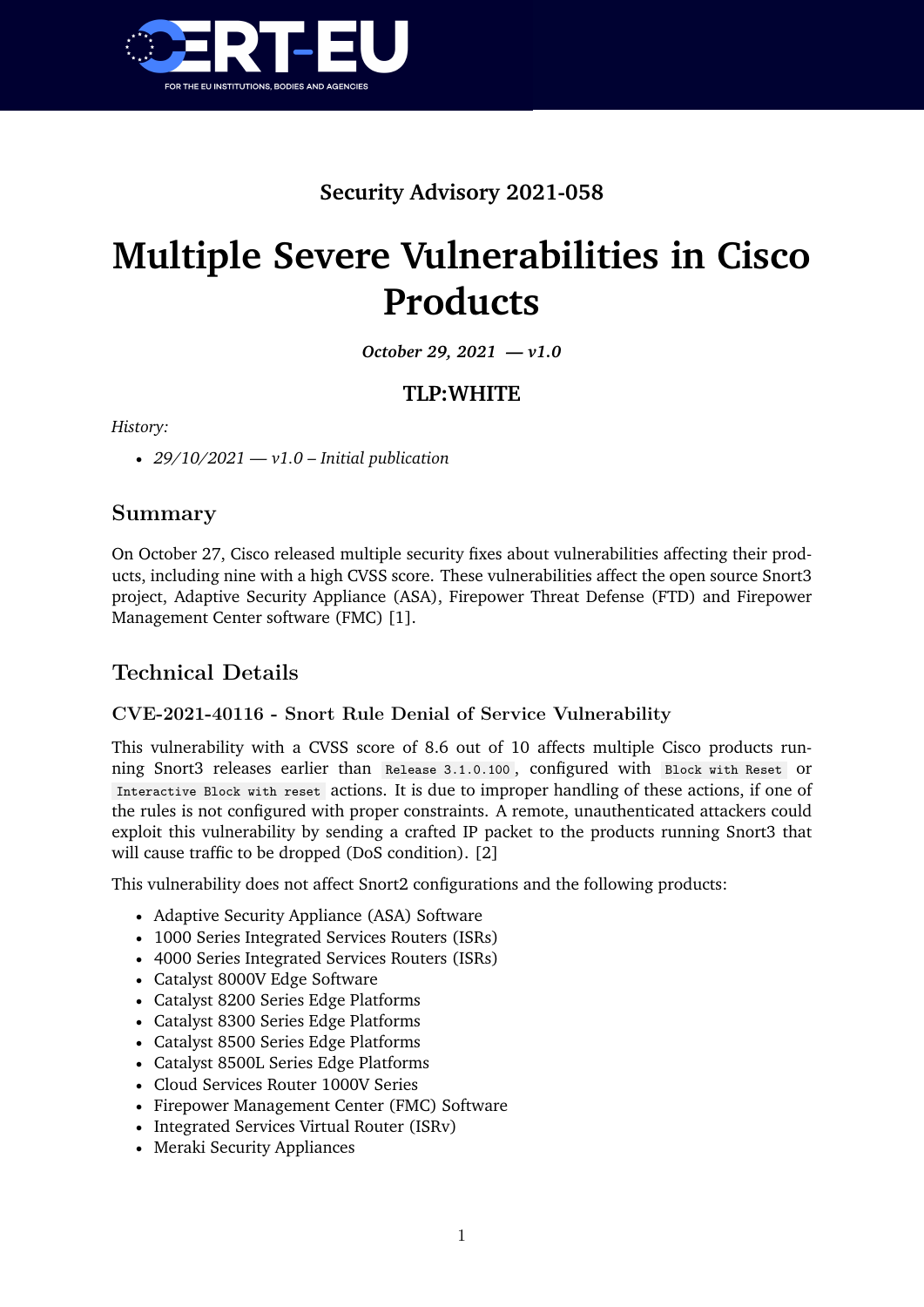#### **Workaround**

Cisco proposes to change the Snort inspection engine from Snort3 to Snort2, or change all rule actions with Block with Reset or Interactive block with Reset to another action. Another Workaround proposed by Cisco consists in changing the firewall reset rule by narrowing the configuration rule, or by setting up the application or the protocol.

#### **CVE-2021-34783 - ASA and FTD Software-Based SSL/TLS Denial of Service Vulnerability**

This vulnerability with a CVSS score of 8.6 out of 10 affects ASA and FTD software, allowing an unauthenticated, remote attacker to cause a Denial of Service condition. This is due to insufficient validation of SSL/TLS messages when the device performs software-based SSL/TLS decryption. To exploit this vulnerability, an attacker could craft and send an SSL/TLS message to an affected device, causing the reload and the DoS condition. [3]

#### **CVE-2021-34781 - FTD SSH Connections Denial of Service Vulnerability**

This vulnerability with a CVSS score of 8.6 out of 10 affects FTD software, allowing a unauthenticated, remote attacker to cause a Denial of Service condition on the device. This is due to the lack of proper error handling when an SSH session fails to be established. To exploit the vulnerability, an attacker could send a high rate of crafted SSH connections to the device, causing a resource exhaustion, and at the same time, a Denial of Service condition on the device, which should be reloaded to recover [4].

#### **CVE-2021-34752/CVE-2021-34755/CVE-2021-34756 - FTD Command Injection Vulnerabilities**

These vulnerabilities with a CVSS score of 7.8 out of 10 affect the Cisco FTD software, allowing an authenticated, local attacker to execute arbitrary commands with root privileges. This is due to multiple vulnerabilities in the CLI of Cisco FTD Software, more precisely to insufficient validation of user-supplied command arguments. To exploit this vulnerability, an attacker could submit a crafted input to execute command with root privileges on the underlying operating system. [8]

Depending on the configuration of the device running the vulnerable release, it might be affected by distinct CVEs:

| Cisco FTD Configuration Associated CVE IDs |                                   |
|--------------------------------------------|-----------------------------------|
| Multi-instance                             | CVE-2021-34755 and CVE-2021-34756 |
| Default                                    | CVE-2021-34752                    |

#### **CVE-2021-34762 - FMC Authenticated Directory Traversal Vulnerability**

This vulnerability with a CVSS score of 8.1 out of 10 affects FMC software, allowing an authenticated, remote attacker to perform directory traversal attack. It is due to insufficient input validation of the HTTPS URL by the web-based management interface. To exploit this vulnerability, an attacker could send crafted HTTPS request that contains directory traversal character sequence, allowing the attacker to read or write arbitrary files on the device. [5]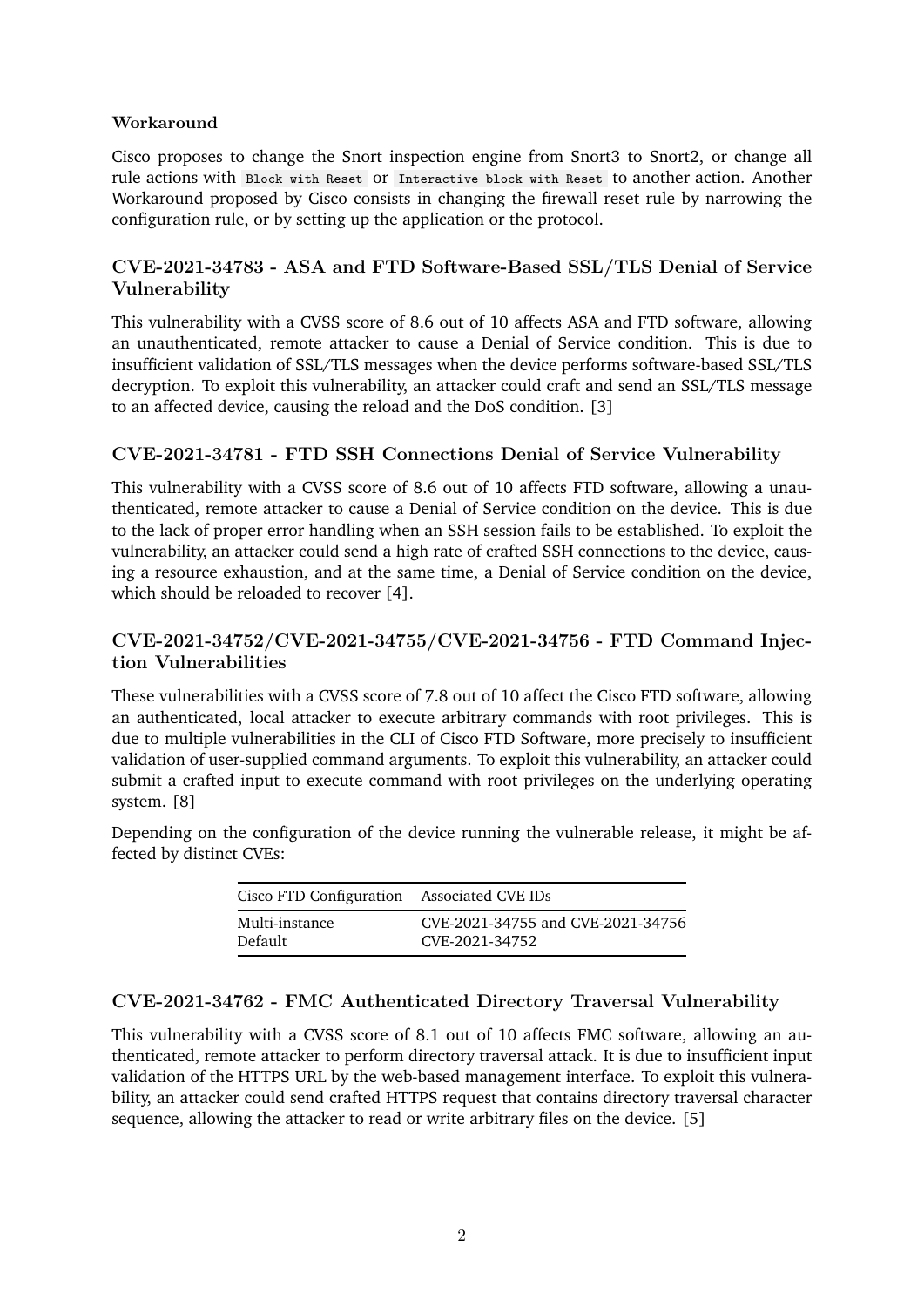#### **CVE-2021-40117 - ASA and FTD SSL/TLS Denial of Service Vulnerability**

This vulnerability with a CVSS score of 8.6 out of 10 affects ASA and FTD software, and allows an unauthenticated, remote attacker to cause a Denial of Service condition. It exists because incoming SSL/TLS packets are not properly processed. To exploit this vulnerability, an attacker could craft and send an SSL/TLS message to an affected device, causing the reload and the DoS condition of it. [6]

#### **CVE-2021-1573/CVE-2021-34704/CVE-2021-40118 - ASA and FTD Web Services Denial of Service Vulnerabilities**

These vulnerabilities with a CVSS score of 8.6 out of 10 affects ASA and FTD software, and allow an unauthenticated, remote attacker to cause a Denial of Service condition. This is due to improper input validation when parsing HTTPS requests. To exploit this vulnerability, an attacker could send malicious HTTPS request to an affected device, leading to the reload of the device, causing a Denial of Service [7].

#### **CVE-2021-34792 - ASA and FTD Resource Exhaustion Denial of Service Vulnerability**

This vulnerability with a CVSS score of 8.6 affects ASA and FTD software, and allows an unauthenticated, remote attacker to cause a Denial of Service condition. This is due to improper resource management when connection rates are high. To exploit this vulnerability, an attacker could open a significant number of connections on an affected device, leading to the reload of the device, causing a Denial of Service condition [9].

#### **CVE-2021-34793 - ASA and FTD Transparent Mode Denial of Service Vulnerability**

This vulnerability with a CVSS score of 8.6 affects ASA and FTD software, allowing an unauthenticated, remote attacker to cause a Denial of Service condition. It is due to incorrect handling of certain TCP segments when the affected device is operating in transparent mode. To exploit this vulnerability, an attacker could send a crafted TCP segment through an affected device, allowing the attacked to poison the MAC address tables in adjacent devices, resulting in network disruption [10].

# **Affected Products and Fixed Releases**

| Cisco ASA Software Release | Fixed Release for All Vulnerabilities Described in<br>the Advisory |  |
|----------------------------|--------------------------------------------------------------------|--|
| 9.7 and earlier            | Migrate to a fixed release.                                        |  |
| 9.8                        | 9.8.4.40                                                           |  |
| 9.9                        | Migrate to a fixed release.                                        |  |
| 9.10                       | Migrate to a fixed release.                                        |  |
| 9.12                       | 9.12.4.29                                                          |  |
| 9.13                       | Migrate to a fixed release.                                        |  |
| 9.14                       | 9.14.3.9                                                           |  |
| 9.15                       | 9.15.1.17                                                          |  |
| 9.16                       | 9.16.2.3                                                           |  |

• Cisco ASA Software